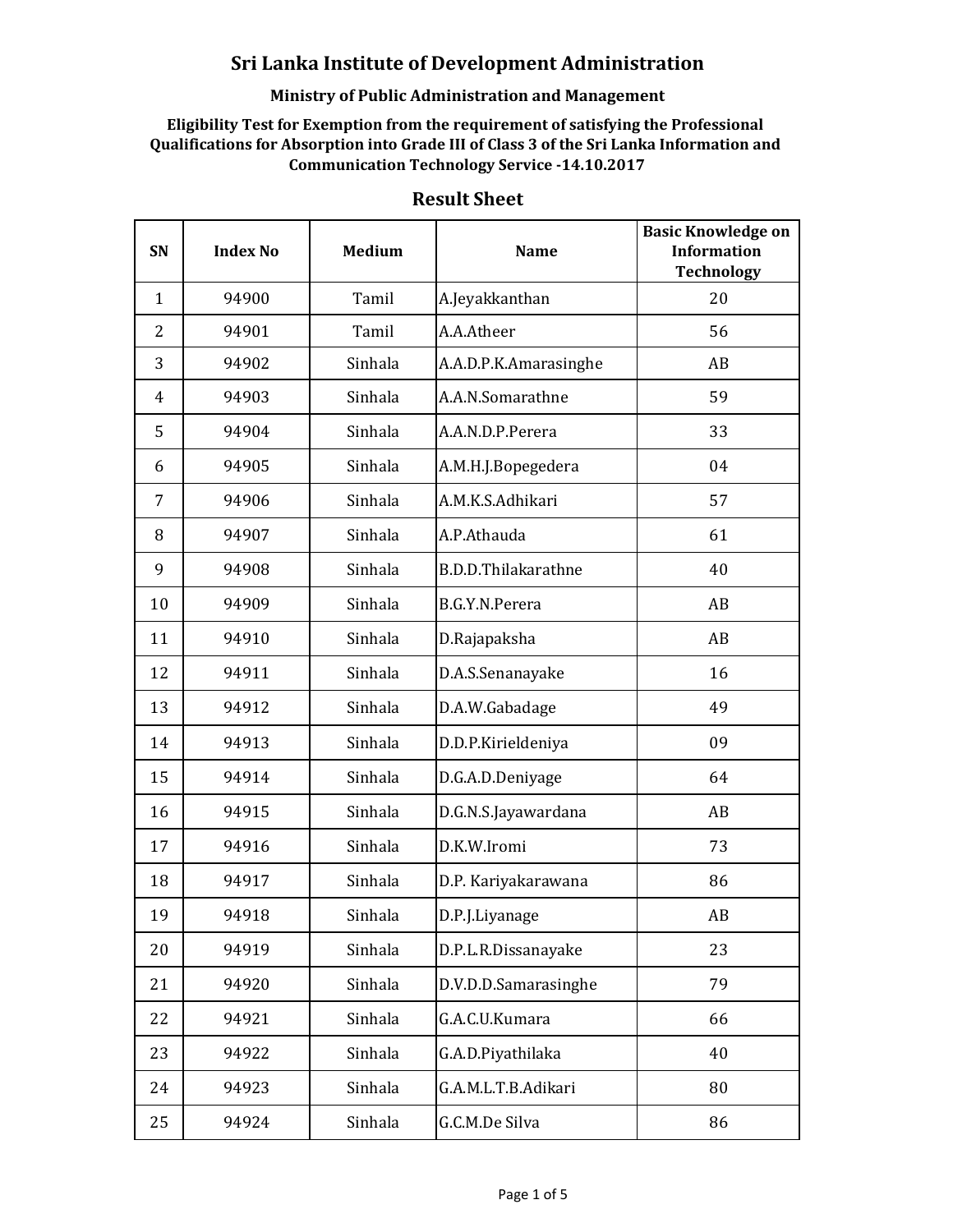## **Ministry of Public Administration and Management**

**Eligibility Test for Exemption from the requirement of satisfying the Professional Qualifications for Absorption into Grade III of Class 3 of the Sri Lanka Information and Communication Technology Service -14.10.2017**

| SN | <b>Index No</b> | <b>Medium</b> | <b>Name</b>          | <b>Basic Knowledge on</b><br><b>Information</b><br><b>Technology</b> |
|----|-----------------|---------------|----------------------|----------------------------------------------------------------------|
| 26 | 94925           | Sinhala       | G.M. Dilka Malkantha | 68                                                                   |
| 27 | 94926           | Sinhala       | G.K.Abeysundara      | 35                                                                   |
| 28 | 94927           | Sinhala       | G.L.S.Darshani       | 34                                                                   |
| 29 | 94928           | Sinhala       | G.P.P.Senali         | 76                                                                   |
| 30 | 94929           | Sinhala       | H.A.N.Shyamali       | 73                                                                   |
| 31 | 94930           | Sinhala       | H.A.P.Hiranthi       | 65                                                                   |
| 32 | 94931           | Sinhala       | H.C.N.Hapuarachchi   | 43                                                                   |
| 33 | 94932           | Sinhala       | H.G.C.Manel          | 29                                                                   |
| 34 | 94933           | Sinhala       | H.G.D.Chandimal      | 48                                                                   |
| 35 | 94934           | Sinhala       | H.P.Senaviratna      | 15                                                                   |
| 36 | 94935           | Sinhala       | H.W.P.A.Sampath      | 87                                                                   |
| 37 | 94936           | Tamil         | I.Jiffry             | 71                                                                   |
| 38 | 94937           | Sinhala       | I.M.K.N.Bandara      | 71                                                                   |
| 39 | 94938           | Sinhala       | J.A.W.N.U.Kumari     | 31                                                                   |
| 40 | 94939           | Sinhala       | J.B.N.Jayalath       | 86                                                                   |
| 41 | 94940           | Sinhala       | J.D.C.Chathurika     | 56                                                                   |
| 42 | 94941           | Sinhala       | J.D.H.Madushalika    | 66                                                                   |
| 43 | 94942           | Sinhala       | J.H.S.S.Gunawardana  | 75                                                                   |
| 44 | 94943           | Sinhala       | J.K.D.K.Jayamalka    | 40                                                                   |
| 45 | 94944           | Sinhala       | K.M.L.R.Piyaratne    | 40                                                                   |
| 46 | 94945           | Sinhala       | K.A.D.S.S.Kodikara   | 19                                                                   |
| 47 | 94946           | Sinhala       | K.A.T.Ruwan          | 51                                                                   |
| 48 | 94947           | Sinhala       | K.C.M.M.Karunanayaka | 15                                                                   |
| 49 | 94948           | Sinhala       | K.G.K.N.Kumara       | 76                                                                   |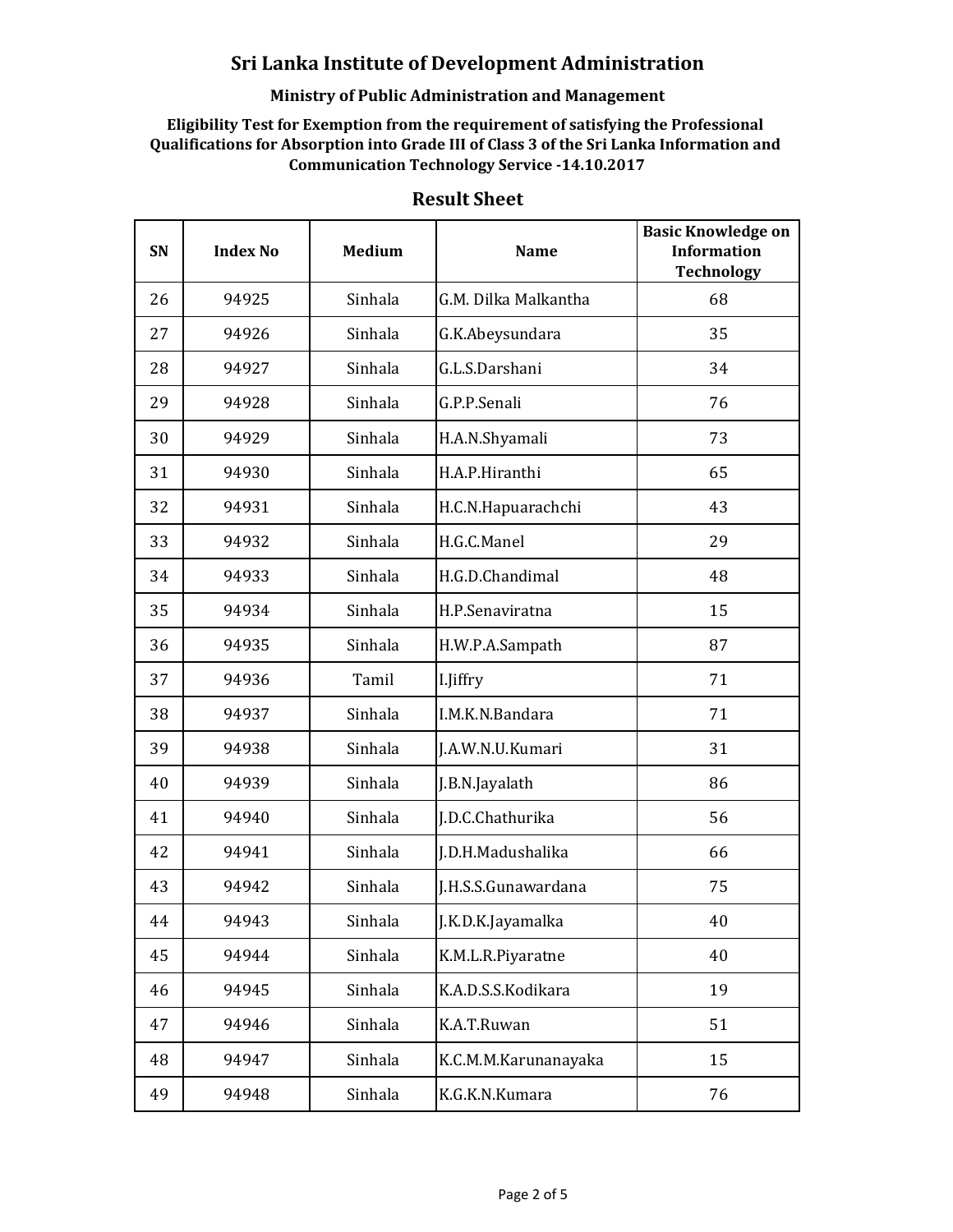## **Ministry of Public Administration and Management**

**Eligibility Test for Exemption from the requirement of satisfying the Professional Qualifications for Absorption into Grade III of Class 3 of the Sri Lanka Information and Communication Technology Service -14.10.2017**

| SN | <b>Index No</b> | <b>Medium</b> | <b>Name</b>          | <b>Basic Knowledge on</b><br><b>Information</b><br><b>Technology</b> |
|----|-----------------|---------------|----------------------|----------------------------------------------------------------------|
| 50 | 94949           | Sinhala       | K.G.S.T.Gunadasa     | 73                                                                   |
| 51 | 94950           | Sinhala       | K.H.A.J.Thushani     | 61                                                                   |
| 52 | 94951           | Sinhala       | K.I.Jasenthuliyana   | 55                                                                   |
| 53 | 94952           | Sinhala       | K.K.N.S.Kankanamge   | 44                                                                   |
| 54 | 94953           | Sinhala       | K.L.J.Dias           | 06                                                                   |
| 55 | 94954           | Sinhala       | K.N.Vishaka          | 50                                                                   |
| 56 | 94955           | Sinhala       | K.N.U.Kothalawala    | 69                                                                   |
| 57 | 94956           | Sinhala       | K.W.J.Nisansala      | 76                                                                   |
| 58 | 94957           | Sinhala       | L.G.M.S.Piyarathne   | 55                                                                   |
| 59 | 94958           | Tamil         | M.B.A.Cassim         | AB                                                                   |
| 60 | 94959           | Tamil         | M.C.Haroon           | 66                                                                   |
| 61 | 94960           | Sinhala       | M.L.N.Darshani       | 74                                                                   |
| 62 | 94961           | English       | M.N.M.Nimnas         | 82                                                                   |
| 63 | 94962           | Sinhala       | M.P.B.Wickramasinghe | 06                                                                   |
| 64 | 94963           | Sinhala       | M.P.M.Perera         | AB                                                                   |
| 65 | 94964           | Sinhala       | M.T.R.K.Jayalath     | 21                                                                   |
| 66 | 94965           | Sinhala       | N.D.Samarakoon       | 43                                                                   |
| 67 | 94966           | Sinhala       | N.I.Wickramaarachchi | 56                                                                   |
| 68 | 94967           | Sinhala       | N.U.Mastiyage        | 76                                                                   |
| 69 | 94968           | Sinhala       | P.A.R.P.Arachchi     | 65                                                                   |
| 70 | 94969           | Sinhala       | P.A.W.Rajapaksha     | 57                                                                   |
| 71 | 94970           | Sinhala       | P.S.Rubasinghe       | 72                                                                   |
| 72 | 94971           | Sinhala       | R.Ekanayake          | 21                                                                   |
| 73 | 94972           | Sinhala       | R.A.M.C.Rajapaksha   | 26                                                                   |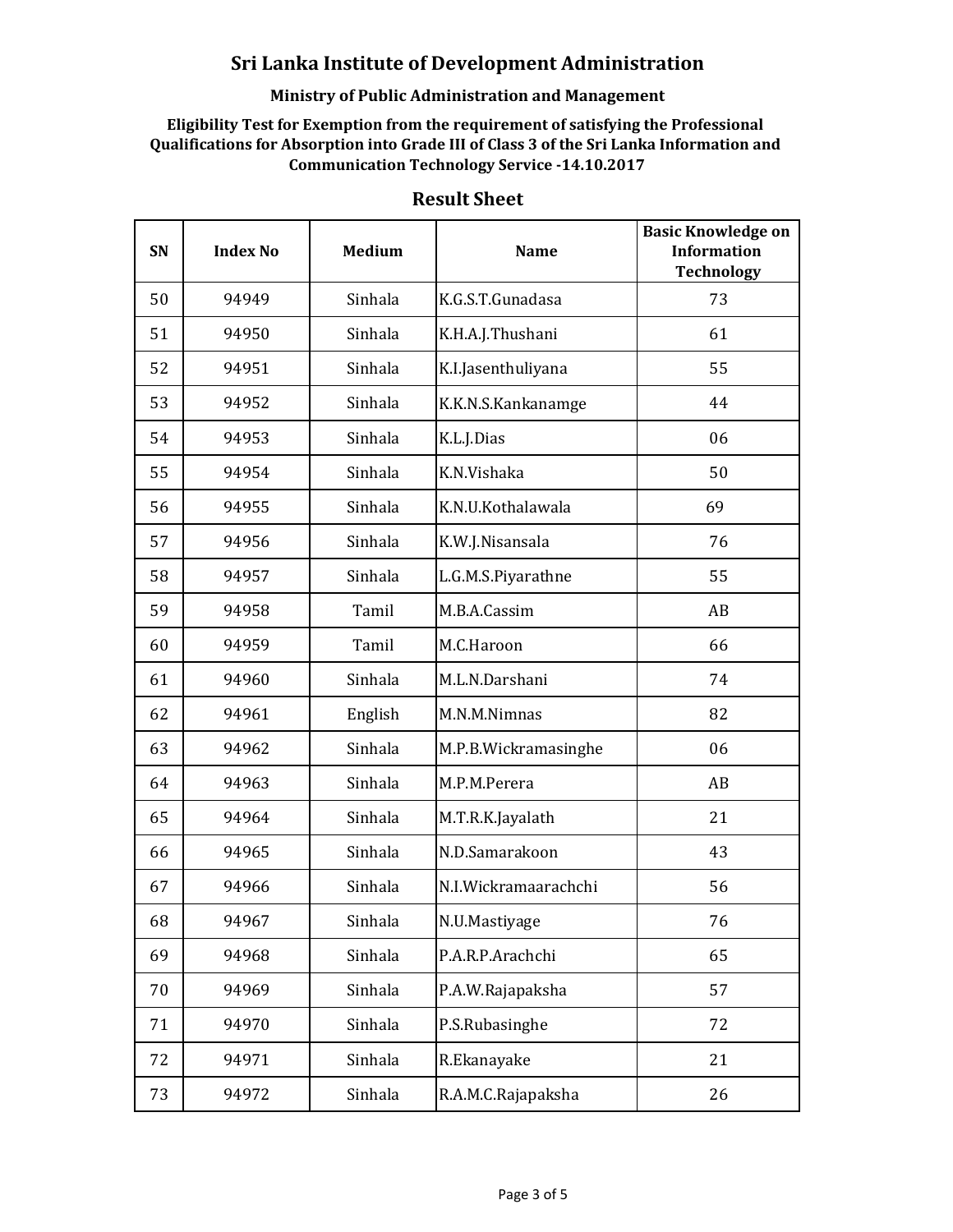## **Ministry of Public Administration and Management**

**Eligibility Test for Exemption from the requirement of satisfying the Professional Qualifications for Absorption into Grade III of Class 3 of the Sri Lanka Information and Communication Technology Service -14.10.2017**

| SN | <b>Index No</b> | <b>Medium</b> | <b>Name</b>          | <b>Basic Knowledge on</b><br><b>Information</b><br><b>Technology</b> |
|----|-----------------|---------------|----------------------|----------------------------------------------------------------------|
| 74 | 94973           | Sinhala       | R.D.G.Premajayantha  | 46                                                                   |
| 75 | 94974           | Sinhala       | R.D.M.U.Choolarathne | 57                                                                   |
| 76 | 94975           | Sinhala       | R.G.A.Nanathunga     | 19                                                                   |
| 77 | 94976           | Sinhala       | R.L.Manage           | 64                                                                   |
| 78 | 94977           | Sinhala       | R.M.A.I.W.Kumara     | AB                                                                   |
| 79 | 94978           | Sinhala       | R.M.D.D.N.Rajapaksha | 50                                                                   |
| 80 | 94979           | Sinhala       | S.Rohini             | 41                                                                   |
| 81 | 94980           | Sinhala       | S.Ranasinghe         | 68                                                                   |
| 82 | 94981           | Sinhala       | S.Makevita           | 05                                                                   |
| 83 | 94982           | Sinhala       | S.D.Ranawaka         | 63                                                                   |
| 84 | 94983           | Sinhala       | S.H.N.Siriwardhana   | 70                                                                   |
| 85 | 94984           | Sinhala       | S.H.P.P.Ranathunge   | 56                                                                   |
| 86 | 94985           | Sinhala       | S.L.R.Lakmali        | 69                                                                   |
| 87 | 94986           | Sinhala       | S.M.N.K.Samarakoon   | 82                                                                   |
| 88 | 94987           | Sinhala       | S.S.Paranamanage     | 62                                                                   |
| 89 | 94988           | Sinhala       | S.T.D.Suraweera      | 19                                                                   |
| 90 | 94989           | Sinhala       | S.W.Pilapitiya       | 28                                                                   |
| 91 | 94990           | Tamil         | T.Thurupatan         | 57                                                                   |
| 92 | 94991           | Sinhala       | T.P.Balamanage       | 62                                                                   |
| 93 | 94992           | Sinhala       | T.V.G.Ranasinghe     | 54                                                                   |
| 94 | 94993           | Sinhala       | U.K.N.P.Ayagama      | 30                                                                   |
| 95 | 94994           | Tamil         | V.Waritha            | 50                                                                   |
| 96 | 94995           | Sinhala       | W.Sujeewa            | 16                                                                   |
| 97 | 94996           | Sinhala       | W.A.D.Udayangi       | 67                                                                   |